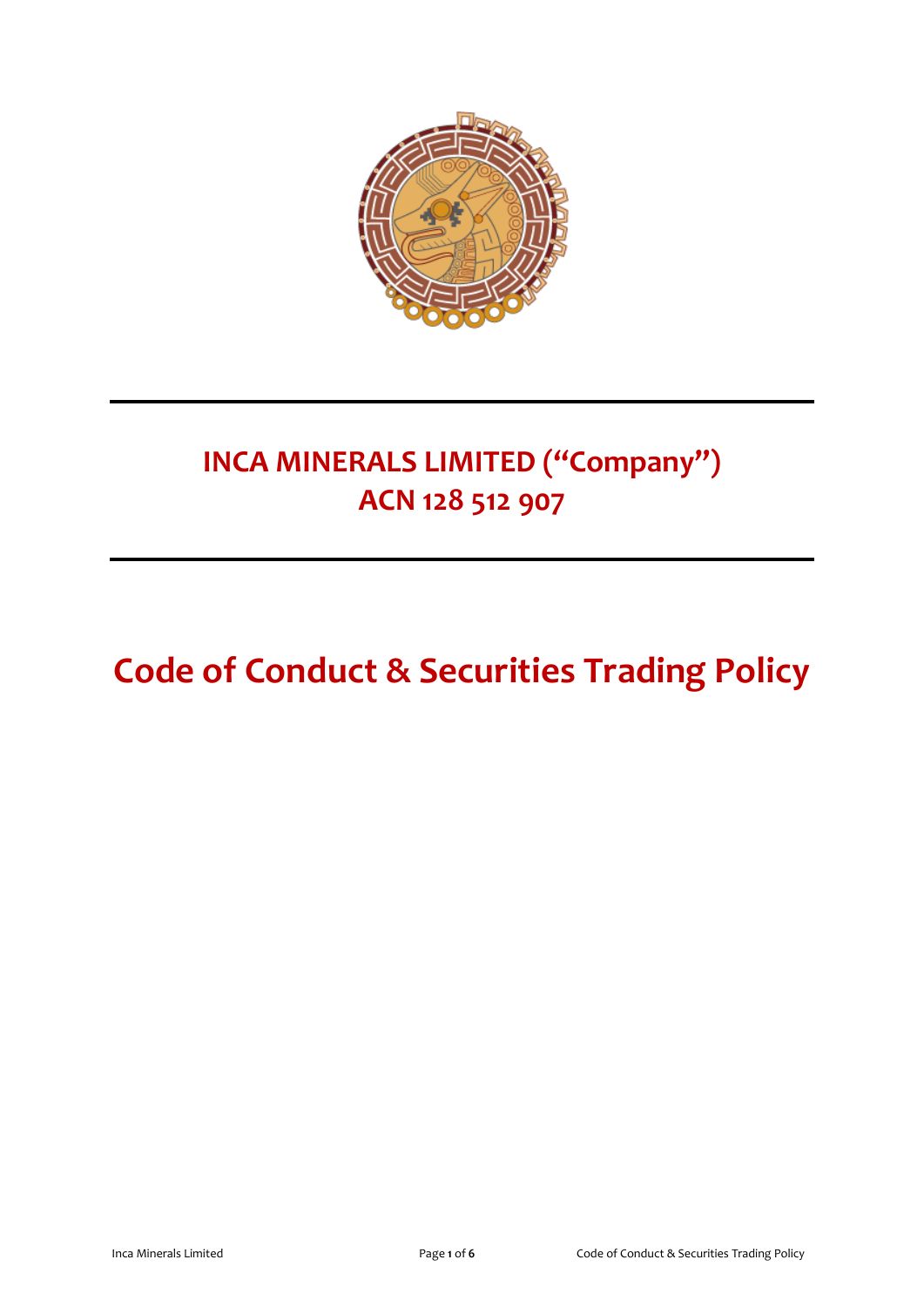#### **1. Introduction**

- 1.1. The Company is committed to promoting good corporate conduct grounded by strong ethics and responsibility.
- 1.2. This Code of Conduct ("Code") addresses matters relevant to the Company's legal and ethical obligations to its stakeholders. It may be amended from time to time by the Board of Directors of the Company ("Board") and will be published on the Company's website.
- 1.3. This Code applies equally to all Directors, officers, employees and, wherever practicable, to contractors of the Company (**Parties**).

# **2. Purpose**

2.1. All stakeholders are entitled to expect the highest professional standards from the Parties. Compliance with this Code and the Company's other policies, will ensure compliance with the Corporations Act and will contribute to the good corporate governance of the Company.

## **3. Discharge of Duties**

- 3.1. The Parties must discharge their duties at the highest levels of honesty and integrity, acting in good faith and in the best interests of the whole Company, having regard to their position, and the organisation's goals and objectives. This entails taking personal responsibility for all issues over which they have control, and for reporting any observed breaches of laws or regulations. It also requires that the Parties do not act in ways which would lead others to question their commitment to the Company.
- 3.2. All Directors will undertake diligent analysis of all proposals placed before the Board, demonstrate commercial reasonableness in decision-making and will act with a level of skill expected from Directors of a publicly listed Company.

# **4. Relationships**

- 4.1. Performance-enhancing teamwork relies on a workplace where people are treated fairly, are respected by their colleagues, and encourage each other to develop corporately and personally. All Parties are responsible for making this happen.
- 4.2. The Company is an equal opportunity employer, and discrimination or harassment of any kind will not be tolerated.
- 4.3. All Parties shall conduct themselves in a professional manner. When on Company property, when acting on behalf of the Company, or when in circumstances that could be seen as acting on behalf or representing the Company, all Parties shall act in a businesslike and professional manner and in a manner that is not, or could not be construed as:
	- (a) discriminatory;
	- (b) intimate or sexual behaviour;
	- (c) harassment;
	- (d) unethical or lacking in integrity;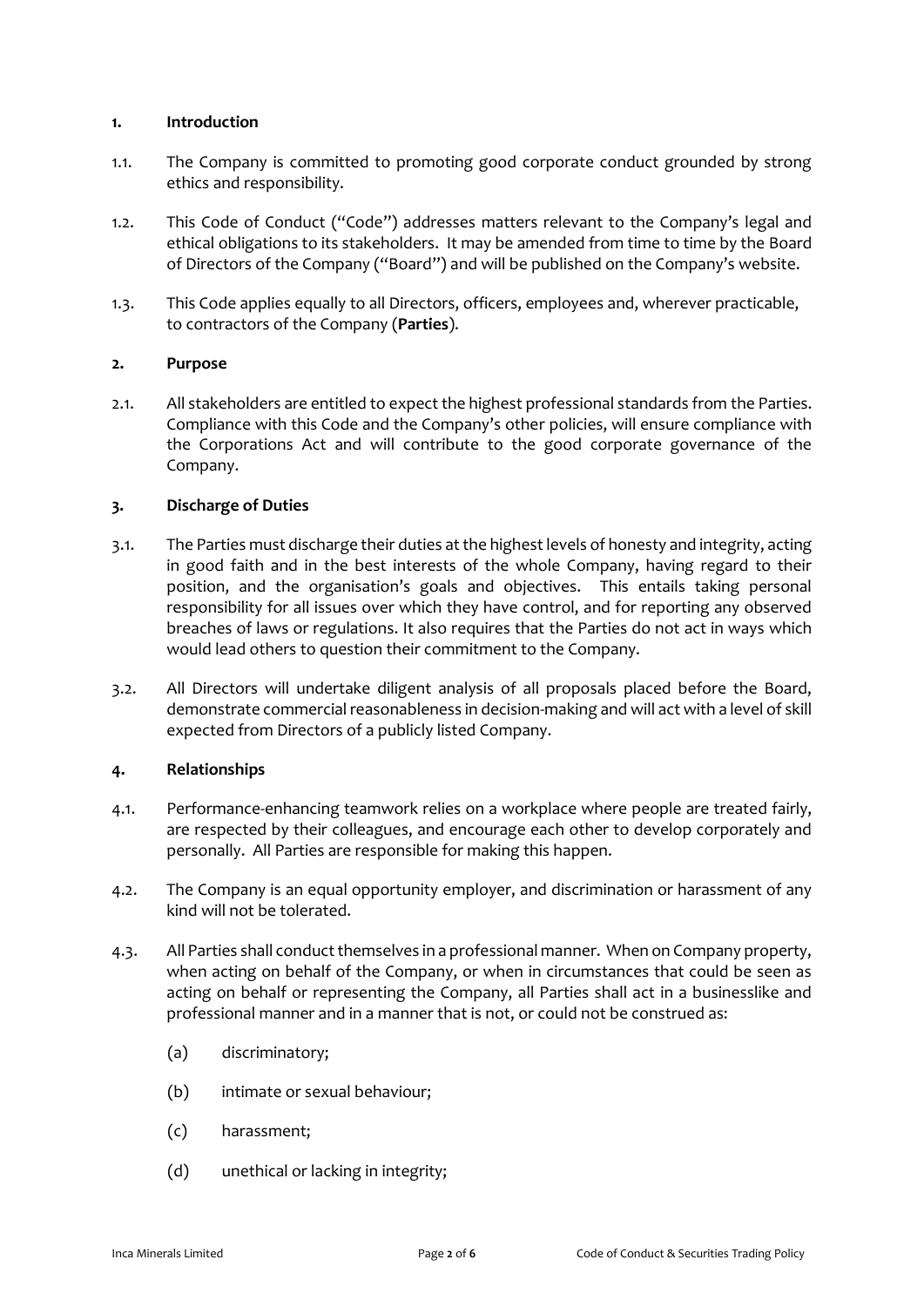- (e) insulting;
- (f) illegal.
- 4.4. In dealings both inside and outside the Company the Parties will value integrity, accuracy, conciseness and timeliness.

#### **5. Compliance with Laws and Ethics**

- 5.1. Parties must respect the laws, customs and business practices of the countries in which the Company operates, without compromising the Code. Additionally, the Parties must:
	- (a) comply with the ethical and technical requirements of relevant regulatory and professional bodies;
	- (b) comply with and promote ethical behaviour; and
	- (c) not engage in conduct likely to bring discredit upon the Company.

## **6. Conflicts of Interest**

- 6.1. All Directors have an obligation to be independent in judgment and actions and Directors will take all reasonable steps to be satisfied as to the soundness of all decisions of the Board.
- 6.2. In circumstances where personal interests may conflict with those of the Company, or its stakeholders, steps must be taken by each Director to eliminate or manage such conflict as soon as possible.
- 6.3. Directors and employees of the Company must disclose to the Board actual or potential conflicts that may or might reasonably be thought to exist between the interests of the Director and/or the employee and the interests of the Company as soon as that Director or employee becomes aware of the conflict. Whether an interest is material or not is covered by the materiality threshold set by the Board.
- 6.4. The Board can request a Director and/or employee to take reasonable steps to remove the conflict of interest. If a Director and/or employee cannot or is unwilling to remove a conflict of interest then the Director and/or employee must absent himself or herself from the room when discussion and voting occur on matters to which the conflict relates. The entry and exit of the Director and/or employee concerned will be minuted by the Company Secretary at a Board meeting. Directors and/or employees are not required to absent themselves when either:
	- (a) the conflict of interest relates to an interest common to all Company members/shareholders; or
	- (b) the Board passes a resolution that identifies the Director and/or employee, the nature and extent of the Director and/or employee's interest and clearly states that the other Directors are satisfied that the interest should not disqualify the Director and/or employee concerned from discussion and/or voting on the matter.
- 6.5. Gifts or entertainment must not be accepted where the acceptance of the gift could create an obligation on the Company or the recipient to outside parties.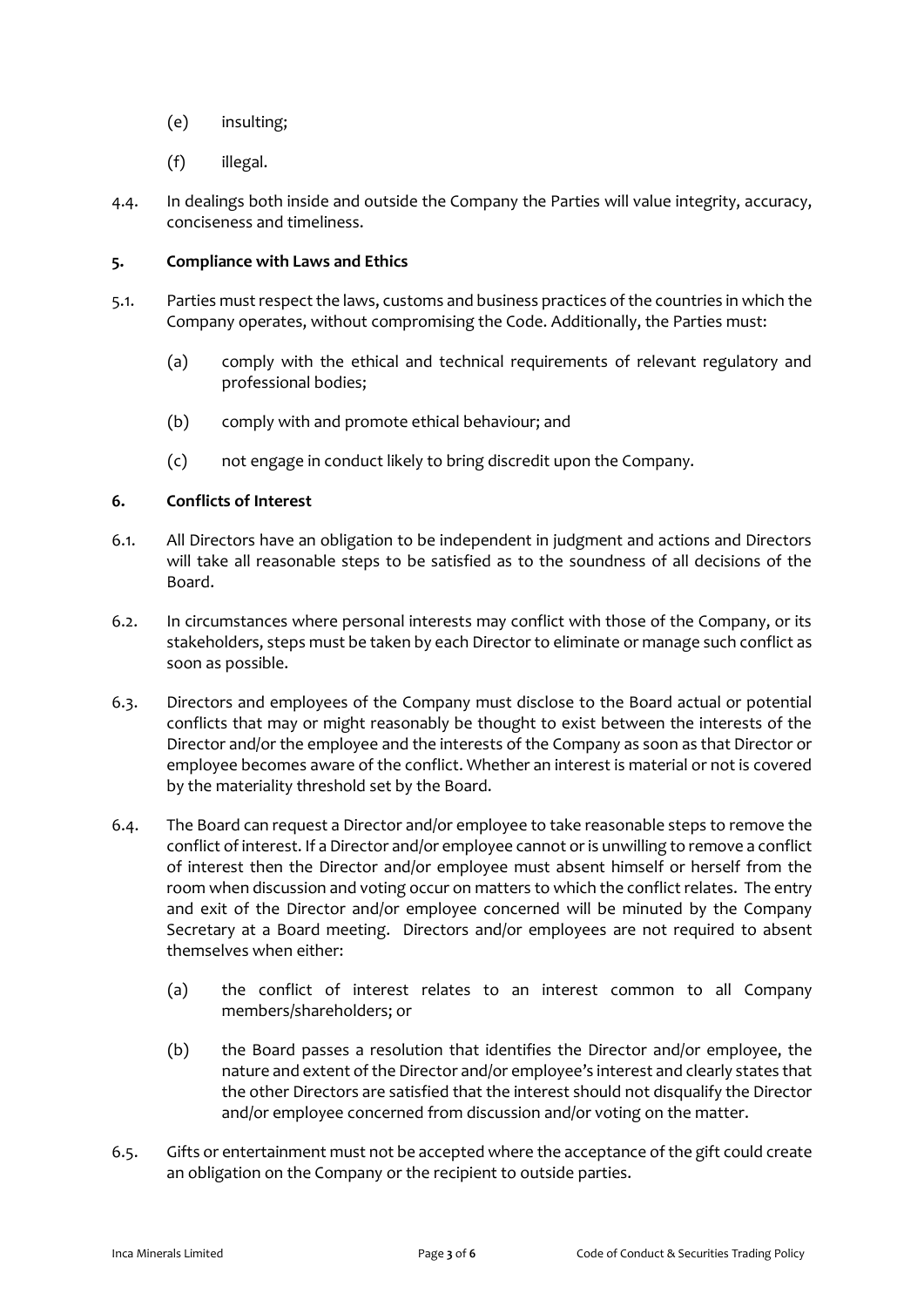#### **7. Related Party Transactions**

- 7.1. Related party transactions include any financial transaction between a Director or employee and the Company and will be reported in writing to each Board meeting.
- 7.2. Related party for this process means:
	- (a) a spouse or de facto spouse of the Director or employee; or
	- (b) a parent, son or daughter of the Director or employee or their spouse or de facto spouse; or
	- (c) an entity over which the Director or employee or a related party defined in (a) or (b) has a controlling interest.
- 7.3. The Company will comply with all requirements pertaining to related party transactions as detailed within the Corporations Act 2001 (Cth) and the ASX Listing Rules.
- 7.4. The Board has also resolved that where potential or actual related party transaction applications are made by a related party to a Director or employee of the Company, then the Director or employee shall exclude himself/herself from the approval process.

## **8. Securities Trading Policy**

- 8.1 The Company's Directors, Officers and employees must obtain written clearance from the Company's Board before trading in the Company's securities to ensure that no transactions are made where the Director or employee is in possession of information that has not been released to the market and such information is, under the ASX Listing Rules, price sensitive.
- 8.2 Directors, Officers, Employees and related parties shall not trade in the Company's securities nor place themselves under suspicion of trading in the Company's securities while in possession of unpublished price sensitive information.
- 8.3 Directors, Officers and employees should ensure that all transactions in the Company's securities comply with:
	- (a) The Corporations Act (particularly the insider trading provisions in Section 1002G);
	- (b) The ASX Listing Rules (particularly the insider trading provisions in Part 7.10 Division 3); and
	- (c) Any similar legislation in other countries in which the Company conducts transactions.

# **9. Confidentiality**

9.1. Parties who are in possession of commercially sensitive or otherwise confidential information should not disseminate it to work colleagues unnecessarily, and must not disclose the information to outside parties.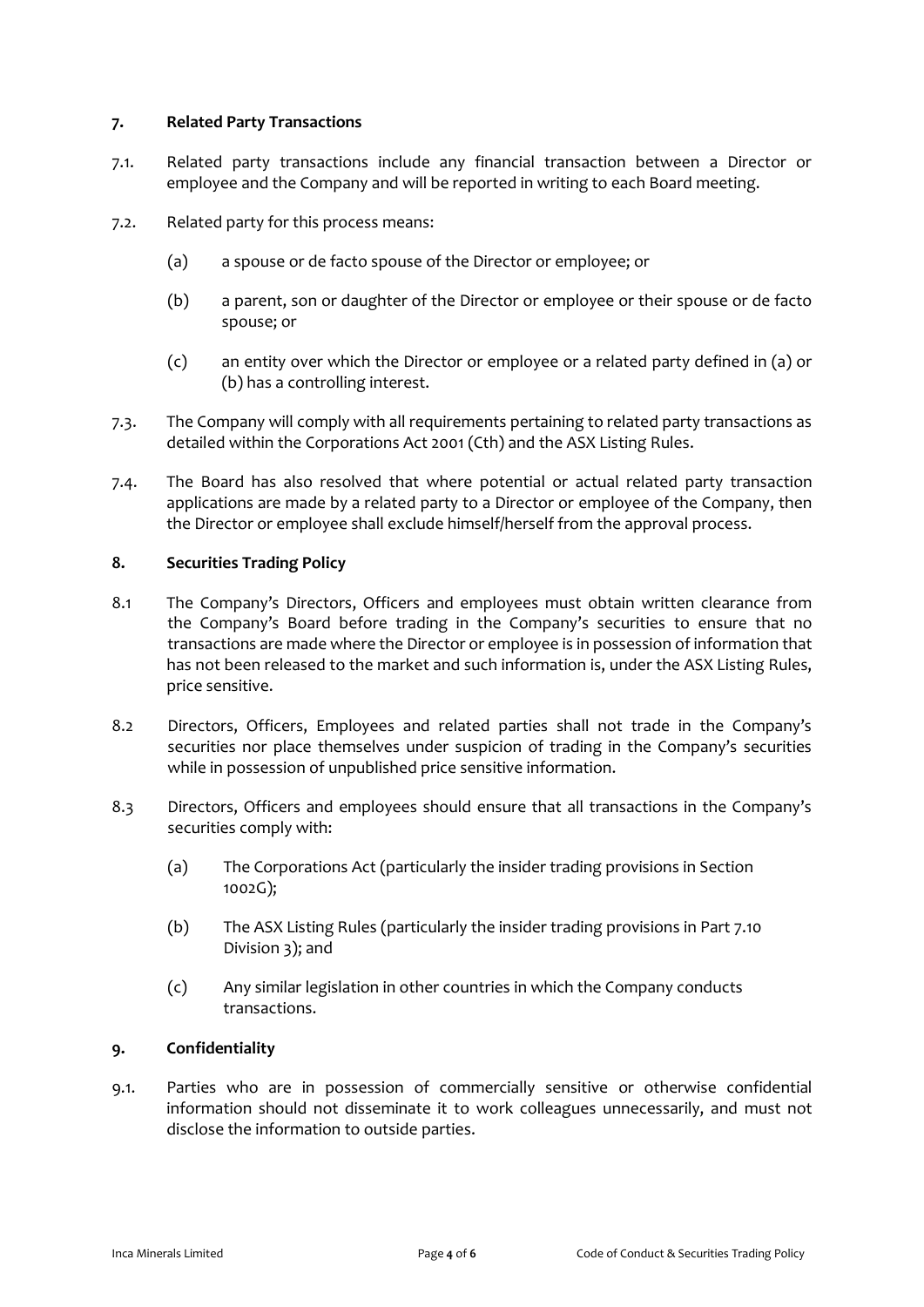9.2. All Parties are prohibited by law from trading in the Company's securities if they possess commercially sensitive information not released to the ASX. The Board has adopted a Security Trading Policy governing when Directors and/or employees are able to buy and sell the Company's securities.

#### **10. Offering Payments**

- 10.1 Directors, Officers and Employees must not:
	- (i) Make an illegal or improper payment on behalf of the Company to any government agency, person or entity; and
	- (ii) At any time offer, promise, authorise, approve or condone the use of corporate funds or property or anything of value:
		- (a) To any government official(s) in order to influence them to act or fail to act in any official capacity;
		- (b) To any political party, any official of a political party, or any candidate for political office in order to influence them to act or fail to act in any official capacity;
		- (c) As payment of a "kickback" to obtain business for the Company.
- 10.2 The activities set out in section 10.1 are prohibited by the Company even if permitted by the laws, standards, or customs of any country in the Company is doing business, and regardless of any requests or pressures received from any government or the competitive consequences of refusing to comply with such requests or pressures.

#### **11. Use of Company Assets**

- 11.1. The Company's assets are critical to its business and future success. The Company's assets can include, for example, office and plant equipment. Employees cannot make personal use of assets without permission.
- 11.2. There will be no unreasonable expenditure on benefits such as gifts or entertainment for employees or outside parties.

#### **12. Competition**

12.1. The Company and the Parties compete fairly in the situations and markets in which they operate. They do not use coercive or misleading practices. Furthermore, they do not falsify or wrongly withhold information.

#### **13. Environment, Health and Safety**

13.1. The Company and the Parties must take into account the impact of environmental, health and safety issues when making business decisions and in particular, compliance with local laws.